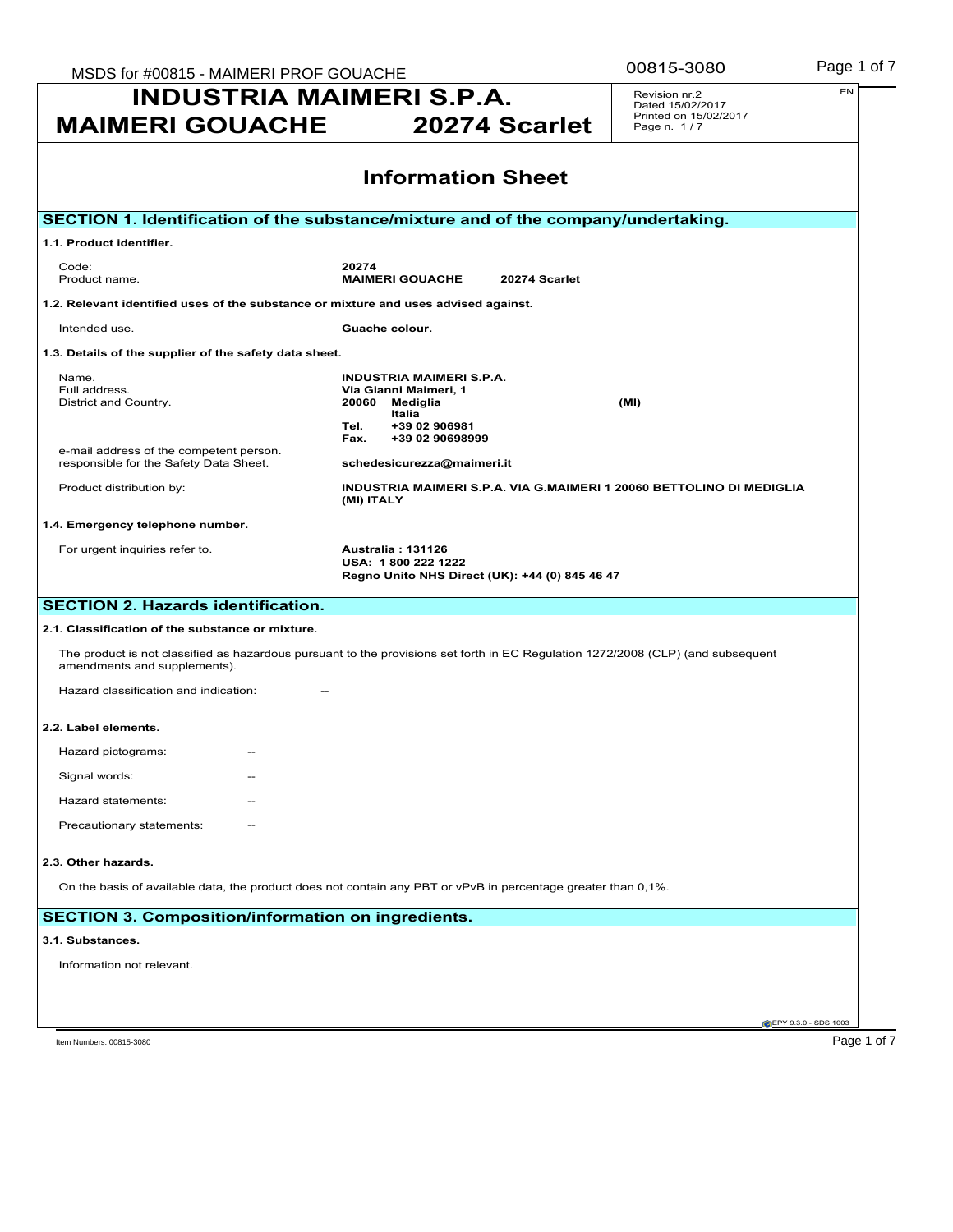**MAIMERI GOUACHE 20274 Scarlet**

Revision nr.2 Dated 15/02/2017 Printed on 15/02/2017 Page n. 2 / 7

**SECTION 3. Composition/information on ingredients.** 

### **3.2. Mixtures.**

The product does not contain substances classified as being hazardous to human health or the environment pursuant to the provisions Regulation (EU) 1272/2008 (CLP) (and subsequent amendments and supplements) in such quantities as to require the statement.

### **SECTION 4. First aid measures.**

### **4.1. Description of first aid measures.**

Not specifically necessary. Observance of good industrial hygiene is recommended.

#### **4.2. Most important symptoms and effects, both acute and delayed.**

No episodes of damage to health ascribable to the product have been reported.

#### **4.3. Indication of any immediate medical attention and special treatment needed.** Information not available.

## **SECTION 5. Firefighting measures.**

#### **5.1. Extinguishing media.**

SUITABLE EXTINGUISHING EQUIPMENT

Extinguishing substances are: carbon dioxide and chemical powder. For product loss or leakage that has not caught fire, water spray can be used to disperse flammable vapours and protect those trying to stem the leak.

UNSUITABLE EXTINGUISHING EQUIPMENT

Do not use jets of water.

Water is not effective for putting out fires but can be used to cool containers exposed to flames to prevent explosions.

#### **5.2. Special hazards arising from the substance or mixture.**

HAZARDS CAUSED BY EXPOSURE IN THE EVENT OF FIRE

If large quantities of the product are involved in a fire, they can make it considerably worse. Do not breathe combustion products.

#### **5.3. Advice for firefighters.** GENERAL INFORMATION

In the case of fire, use jets of water to cool the containers to prevent the risk of explosions (product decomposition and excess pressure) and the development of substances potentially hazardous for health. Always wear full fire prevention gear. Remove all containers containing the product from the fire, if it is safe to do so.

SPECIAL PROTECTIVE EQUIPMENT FOR FIRE-FIGHTERS

Normal fire fighting clothing i.e. fire kit (BS EN 469), gloves (BS EN 659) and boots (HO specification A29 and A30) in combination with self-contained open circuit positive pressure compressed air breathing apparatus (BS EN 137).

### **SECTION 6. Accidental release measures.**

#### **6.1. Personal precautions, protective equipment and emergency procedures.**

Block the leakage if there is no hazard.

Wear suitable protective equipment (including personal protective equipment referred to under Section 8 of the safety data sheet) to prevent any contamination of skin, eyes and personal clothing. These indications apply for both processing staff and those involved in emergency procedures.

#### **6.2. Environmental precautions.**

The product must not penetrate into the sewer system or come into contact with surface water or ground water.

#### **6.3. Methods and material for containment and cleaning up.**

Collect the leaked product into a suitable container. If the product is flammable, use explosion-proof equipment. Evaluate the compatibility of the container to be used, by checking section 10. Absorb the remainder with inert absorbent material. Make sure the leakage site is well aired. Contaminated material should be disposed of in compliance with the provisions set forth in point 13.

#### **6.4. Reference to other sections.**

Any information on personal protection and disposal is given in sections 8 and 13.

### **SECTION 7. Handling and storage.**

#### **7.1. Precautions for safe handling.**

Before handling the product, consult all the other sections of this material safety data sheet. Avoid leakage of the product into the environment. Do not eat, drink or smoke during use.

**EPY 9.3.0 - SDS 1003**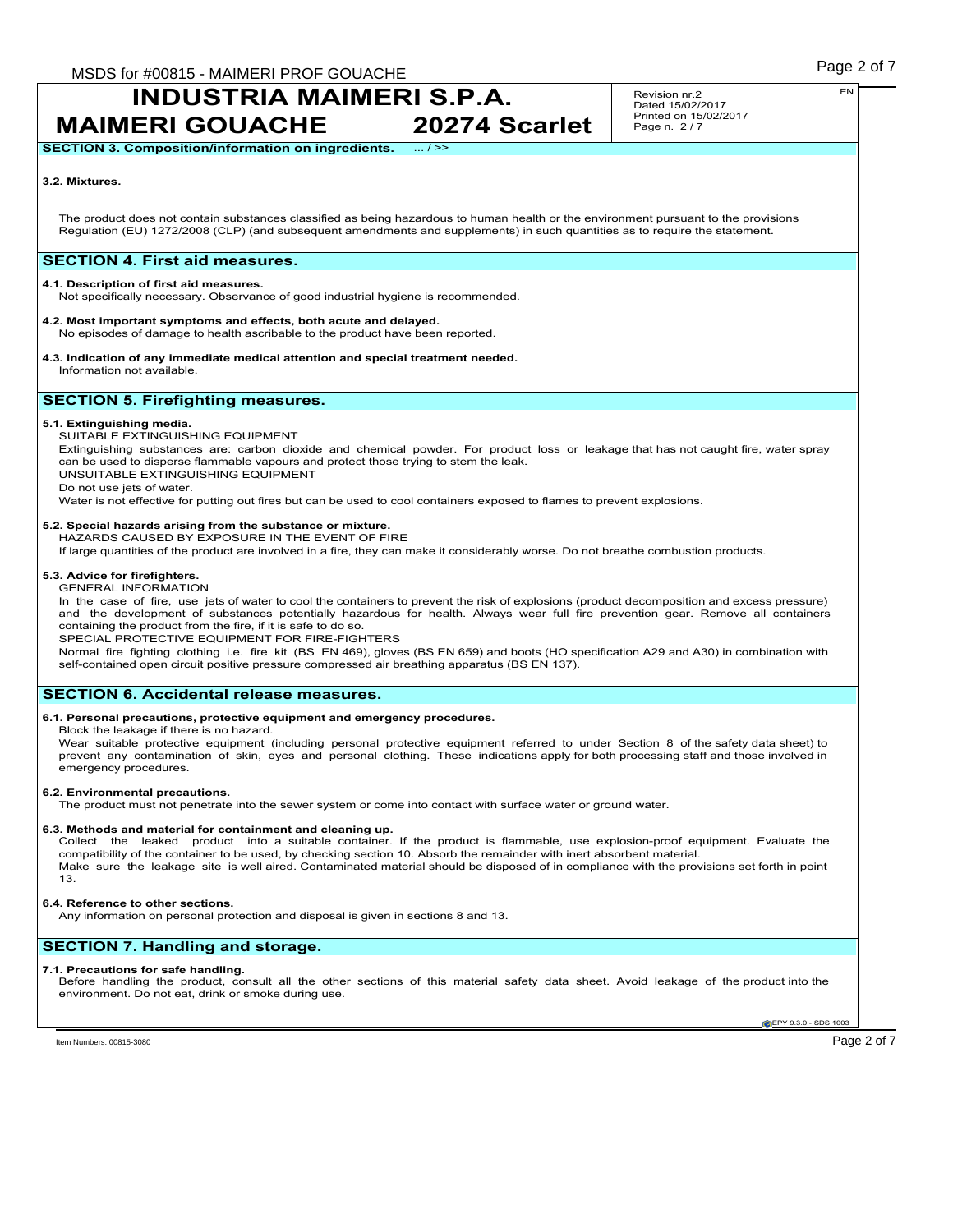## **INDUSTRIA MAIMERI S.P.A. MAIMERI GOUACHE 20274 Scarlet**

Revision nr.2 Dated 15/02/2017 Printed on 15/02/2017 Page n. 3 / 7

### **SECTION 7. Handling and storage.** ... / >>

### **7.2. Conditions for safe storage, including any incompatibilities.**

Keep the product in clearly labelled containers. Keep containers away from any incompatible materials, see section 10 for details.

### **7.3. Specific end use(s).**

Information not available.

### **SECTION 8. Exposure controls/personal protection.**

**8.1. Control parameters.**

Information not available.

#### **8.2. Exposure controls.**

Comply with the safety measures usually applied when handling chemical substances. HAND PROTECTION None required. SKIN PROTECTION None required. EYE PROTECTION None required. RESPIRATORY PROTECTION If the threshold value (e.g. TLV-TWA) is exceeded for the substance or one of the substances present in the product, use a mask with a type B filter whose class (1, 2 or 3) must be chosen according to the limit of use concentration. (see standard EN 14387). In the presence of gases or vapours of various kinds and/or gases or vapours containing particulate (aerosol sprays, fumes, mists, etc.) combined filters are required.

Respiratory protection devices must be used if the technical measures adopted are not suitable for restricting the worker's exposure to the threshold values considered. The protection provided by masks is in any case limited.

If the substance considered is odourless or its olfactory threshold is higher than the corresponding TLV-TWA and in the case of an emergency, wear open-circuit compressed air breathing apparatus (in compliance with standard EN 137) or external air-intake breathing apparatus (in compliance with standard EN 138). For a correct choice of respiratory protection device, see standard EN 529. ENVIRONMENTAL EXPOSURE CONTROLS.

The emissions generated by manufacturing processes, including those generated by ventilation equipment, should be checked to ensure compliance with environmental standards.

### **SECTION 9. Physical and chemical properties.**

| 9.1. Information on basic physical and chemical properties. |                               |
|-------------------------------------------------------------|-------------------------------|
| Appearance                                                  | paste                         |
| Colour                                                      | ORANGE RED                    |
| Odour                                                       | <b>ARABIC GUM</b>             |
| Odour threshold.                                            | Not available.                |
| pH.                                                         |                               |
| Melting point / freezing point.                             | Not available.                |
| Initial boiling point.                                      | Not available.                |
| Boiling range.                                              | Not available.                |
| Flash point.                                                | $^{\circ}$ C.<br>60<br>$\geq$ |
| <b>Evaporation Rate</b>                                     | Not available.                |
| Flammability of solids and gases                            | Not available.                |
| Lower inflammability limit.                                 | Not available.                |
| Upper inflammability limit.                                 | Not available.                |
| Lower explosive limit.                                      | Not available.                |
| Upper explosive limit.                                      | Not available.                |
| Vapour pressure.                                            | Not available.                |
| Vapour density                                              | Not available.                |
| Relative density.                                           | 0.2                           |
| Solubility                                                  | INSOLUBLE, DILUTE WITH WATER  |
| Partition coefficient: n-octanol/water                      | Not available.                |
| Auto-ignition temperature.                                  | Not available.                |
| Decomposition temperature.                                  | Not available.                |
| Viscosity                                                   | Not available.                |
| <b>Explosive properties</b>                                 | Not available.                |
| Oxidising properties                                        | Not available.                |
| 9.2. Other information.                                     |                               |
| Total solids {0}.                                           | 36,24 %                       |

**CEPY 9.3.0 - SDS 1003** 

Item Numbers: 00815-3080  $\sim$  Page 3 of 7  $\sim$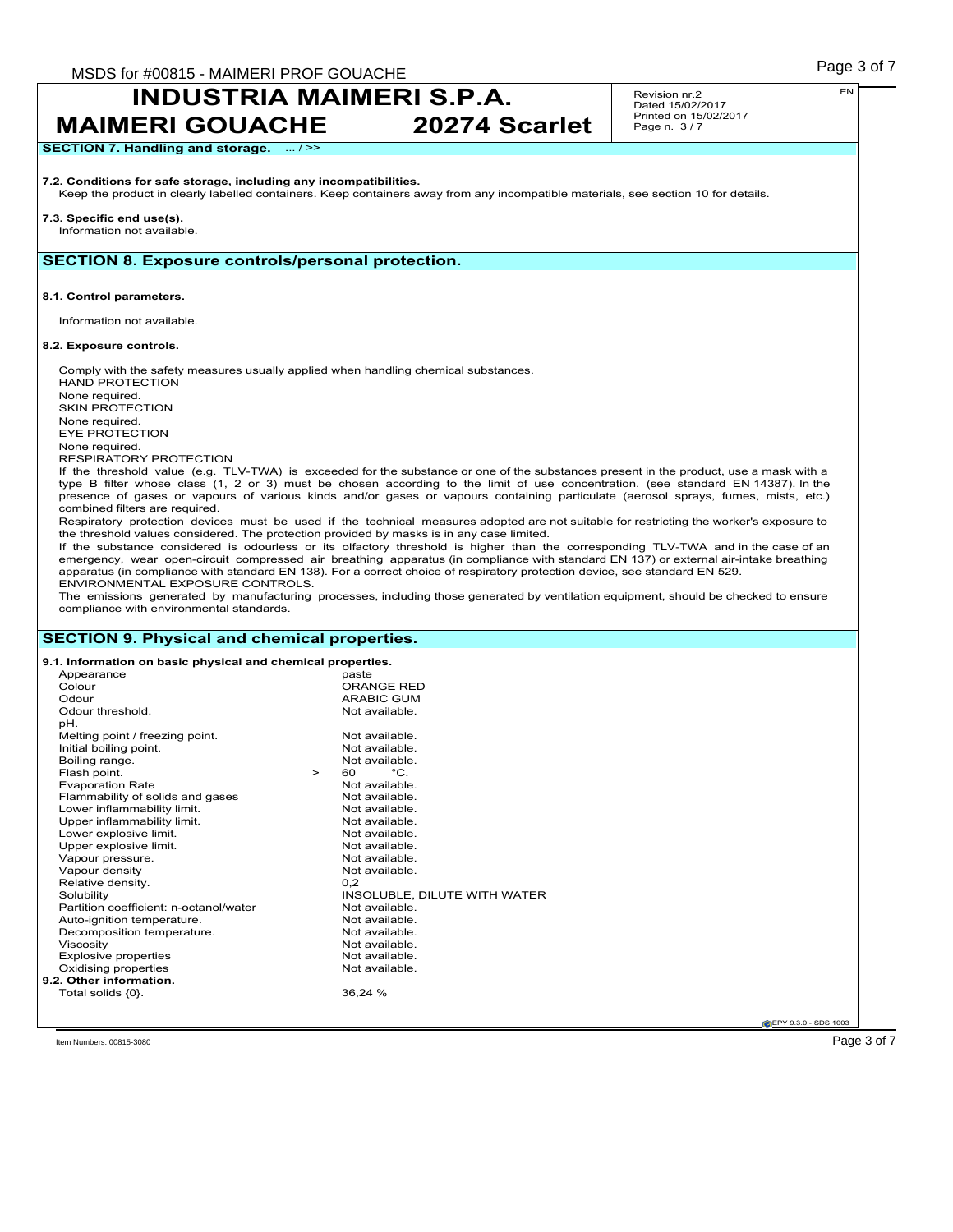**MAIMERI GOUACHE 20274 Scarlet**

Revision nr.2 Dated 15/02/2017 Printed on 15/02/2017 Page n. 4 / 7

#### **10.1. Reactivity.**

There are no particular risks of reaction with other substances in normal conditions of use.

#### **10.2. Chemical stability.**

The product is stable in normal conditions of use and storage.

#### **10.3. Possibility of hazardous reactions.**

No hazardous reactions are foreseeable in normal conditions of use and storage.

### **10.4. Conditions to avoid.**

None in particular. However the usual precautions used for chemical products should be respected.

**10.5. Incompatible materials.** Information not available.

#### **10.6. Hazardous decomposition products.**

Information not available.

### **SECTION 11. Toxicological information.**

According to currently available data, this product has not yet produced health damages. Anyway, it must be handled according to good industrial practices.

#### **11.1. Information on toxicological effects.**

#### ACUTE TOXICITY.

LC50 (Inhalation - vapours) of the mixture: Not classified (no significant component).<br>
LC50 (Inhalation - mists / powders) of the mixture: Not classified (no significant component). LC50 (Inhalation - mists / powders) of the mixture:<br>LD50 (Oral) of the mixture: LD50 (Oral) of the mixture: Not classified (no significant component).<br>
LD50 (Dermal) of the mixture: Not classified (no significant component).

Not classified (no significant component).

SKIN CORROSION / IRRITATION. Does not meet the classification criteria for this hazard class.

SERIOUS EYE DAMAGE / IRRITATION. Does not meet the classification criteria for this hazard class.

RESPIRATORY OR SKIN SENSITISATION. Does not meet the classification criteria for this hazard class.

GERM CELL MUTAGENICITY. Does not meet the classification criteria for this hazard class.

CARCINOGENICITY. Does not meet the classification criteria for this hazard class.

REPRODUCTIVE TOXICITY. Does not meet the classification criteria for this hazard class.

#### STOT - SINGLE EXPOSURE Does not meet the classification criteria for this hazard class.

STOT - REPEATED EXPOSURE. Does not meet the classification criteria for this hazard class.

#### ASPIRATION HAZARD. Does not meet the classification criteria for this hazard class.

**CEPY 9.3.0 - SDS 1003** 

ltem Numbers: 00815-3080  $\sim$  Page 4 of 7  $\sim$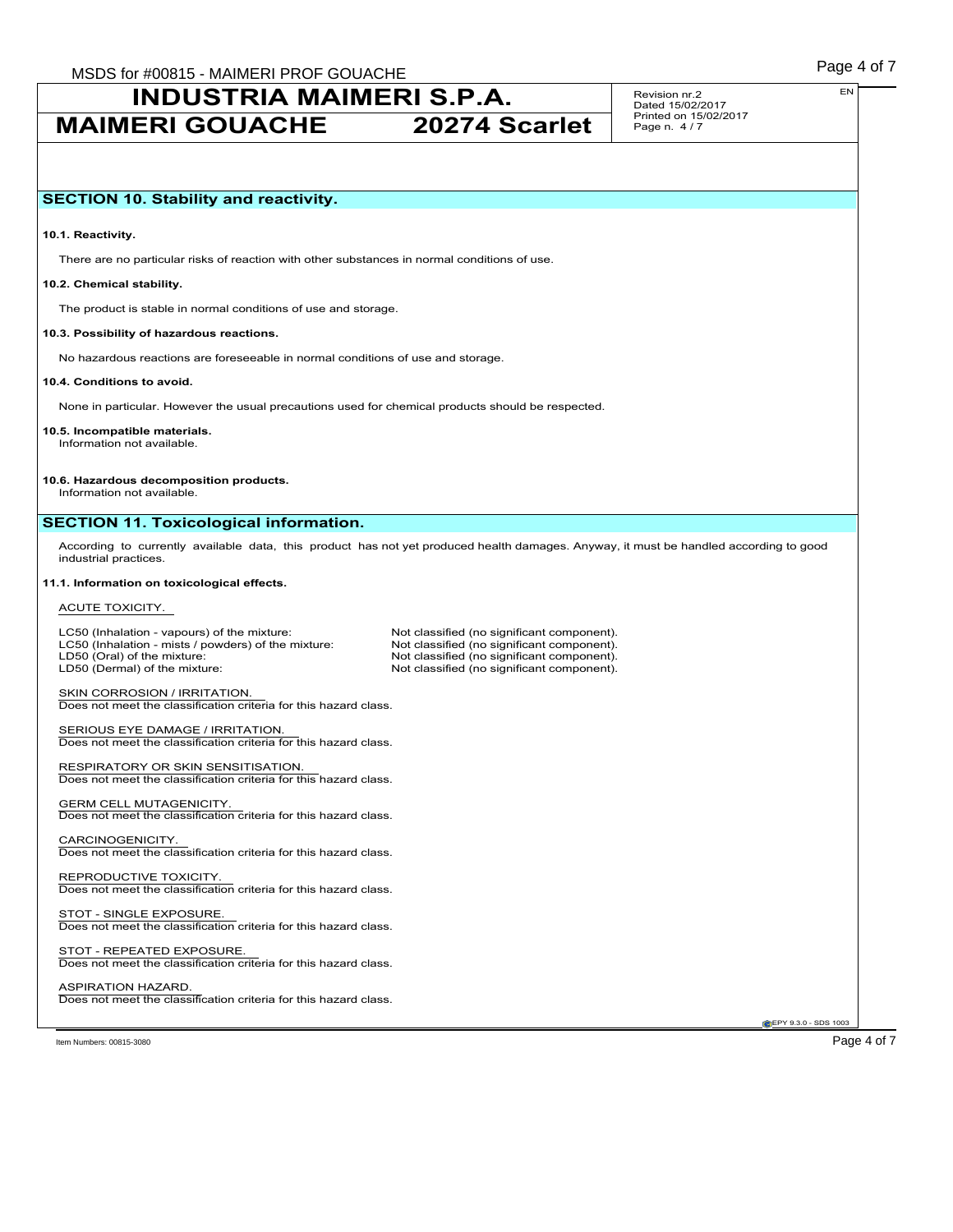## **MAIMERI GOUACHE 20274 Scarlet**

Revision nr.2 Dated 15/02/2017 Printed on 15/02/2017 Page n. 5 / 7

### **SECTION 12. Ecological information.**

Use this product according to good working practices. Avoid littering. Inform the competent authorities, should the product reach waterways or contaminate soil or vegetation.

**12.1. Toxicity.** Information not available.

**12.2. Persistence and degradability.** Information not available.

**12.3. Bioaccumulative potential.** Information not available.

**12.4. Mobility in soil.** Information not available.

#### **12.5. Results of PBT and vPvB assessment.**

On the basis of available data, the product does not contain any PBT or vPvB in percentage greater than 0,1%.

#### **12.6. Other adverse effects.**

Information not available.

### **SECTION 13. Disposal considerations.**

#### **13.1. Waste treatment methods.**

Reuse, when possible. Neat product residues should be considered special non-hazardous waste.

Disposal must be performed through an authorised waste management firm, in compliance with national and local regulations. CONTAMINATED PACKAGING

Contaminated packaging must be recovered or disposed of in compliance with national waste management regulations.

### **SECTION 14. Transport information.**

The product is not dangerous under current provisions of the Code of International Carriage of Dangerous Goods by Road (ADR) and by Rail (RID), of the International Maritime Dangerous Goods Code (IMDG), and of the International Air Transport Association (IATA) regulations.

#### **14.1. UN number.**

Not applicable.

#### **14.2. UN proper shipping name.**

Not applicable.

#### **14.3. Transport hazard class(es).**

Not applicable.

### **14.4. Packing group.**

Not applicable.

#### **14.5. Environmental hazards.**

Not applicable.

### **14.6. Special precautions for user.**

Not applicable.

EN

**CEPY 9.3.0 - SDS 1003**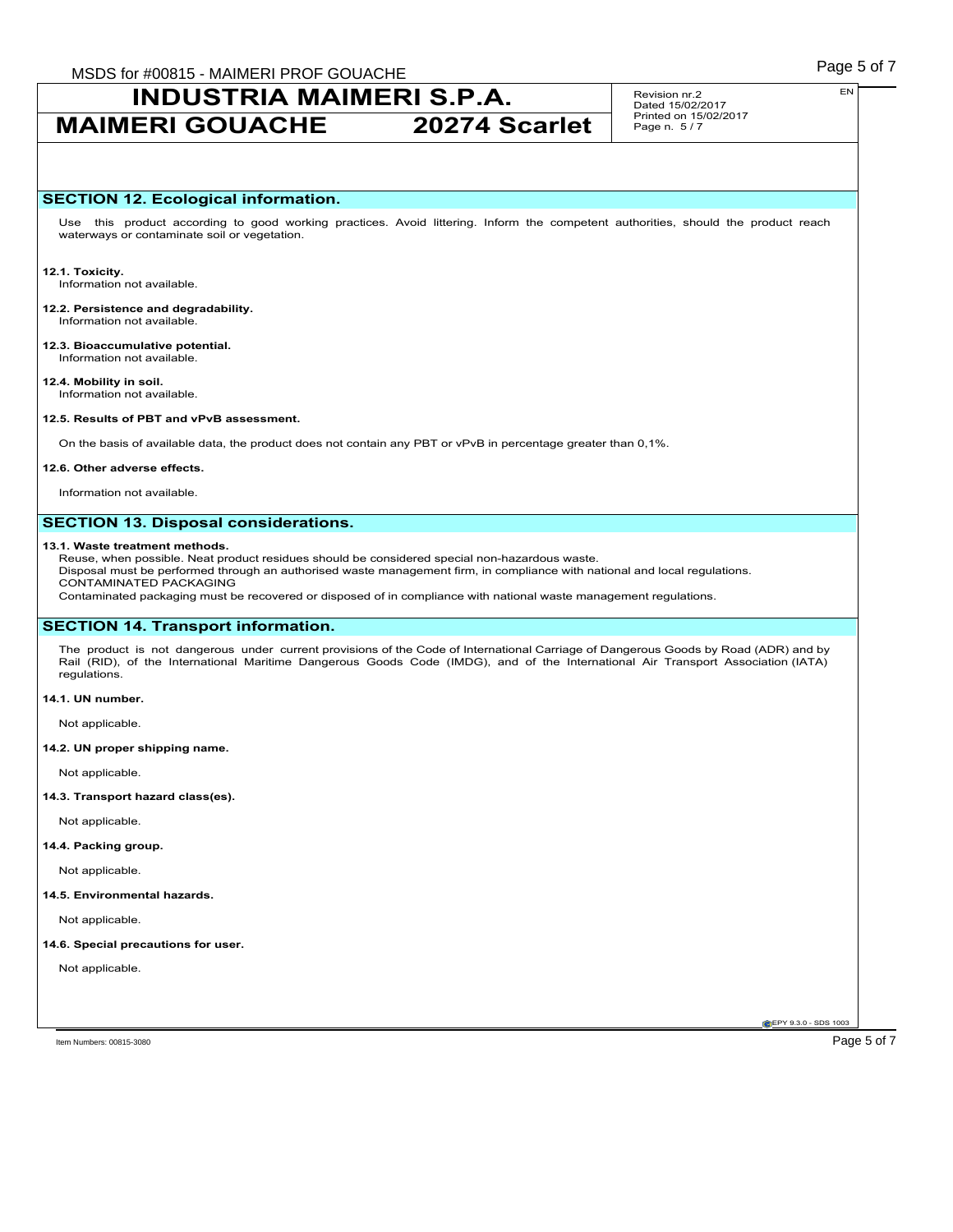**MAIMERI GOUACHE 20274 Scarlet**

Revision nr.2 Dated 15/02/2017 Printed on 15/02/2017 Page n. 6 / 7

**SECTION 14. Transport information.** ... / >>

**14.7. Transport in bulk according to Annex II of Marpol and the IBC Code.**

Information not relevant.

### **SECTION 15. Regulatory information.**

### **15.1. Safety, health and environmental regulations/legislation specific for the substance or mixture.**

Seveso Category - Directive 2012/18/EC: None.

Restrictions relating to the product or contained substances pursuant to Annex XVII to EC Regulation 1907/2006. None.

Substances in Candidate List (Art. 59 REACH).

On the basis of available data, the product does not contain any SVHC in percentage greater than 0,1%.

Substances subject to authorisarion (Annex XIV REACH).

None.

Substances subject to exportation reporting pursuant to (EC) Reg. 649/2012: None.

Substances subject to the Rotterdam Convention: None.

Substances subject to the Stockholm Convention: None.

Healthcare controls. Information not available.

#### **15.2. Chemical safety assessment.**

No chemical safety assessment has been processed for the mixture and the substances it contains.

## **SECTION 16. Other information.**

LEGEND:

- ADR: European Agreement concerning the carriage of Dangerous goods by Road
- CAS NUMBER: Chemical Abstract Service Number
- CE50: Effective concentration (required to induce a 50% effect)
- CE NUMBER: Identifier in ESIS (European archive of existing substances)
- CLP: EC Regulation 1272/2008
- DNEL: Derived No Effect Level
- EmS: Emergency Schedule
- GHS: Globally Harmonized System of classification and labeling of chemicals
- IATA DGR: International Air Transport Association Dangerous Goods Regulation
- IC50: Immobilization Concentration 50%
- IMDG: International Maritime Code for dangerous goods
- IMO: International Maritime Organization
- INDEX NUMBER: Identifier in Annex VI of CLP
- LC50: Lethal Concentration 50%
- LD50: Lethal dose 50%
- OEL: Occupational Exposure Level
- PBT: Persistent bioaccumulative and toxic as REACH Regulation
- PEC: Predicted environmental Concentration
- PEL: Predicted exposure level
- PNEC: Predicted no effect concentration
- REACH: EC Regulation 1907/2006
- RID: Regulation concerning the international transport of dangerous goods by train
- TLV: Threshold Limit Value

**CEPY 9.3.0 - SDS 1003** 

Item Numbers: 00815-3080 Page 6 of 7